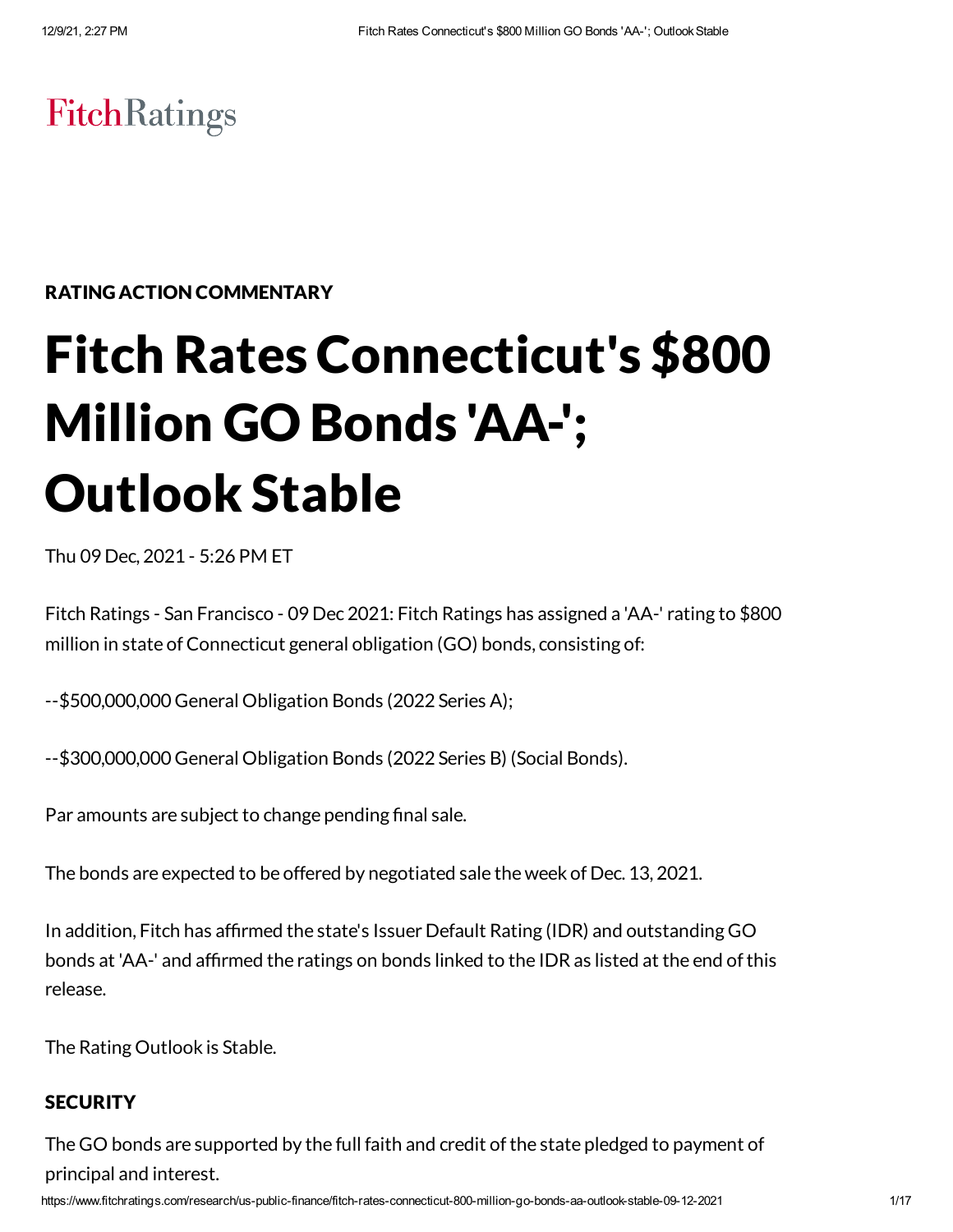#### IDR ANALYTICAL CONCLUSION

Connecticut's 'AA-' IDR reflects its superior gap-closing capacity, as well as its wealthy and diverse, yet slow-growing economic profile. The rating also incorporates the state's liability burden, carrying costs and expenditure growth trends that are likely to remain comparatively high over time. In recent years, enhancements to the state's fiscal management practices materially increased the state's resilience to absorb economic and revenue cyclicality.

#### (SEE BELOW FOR DEDICATED TAX ANALYSIS)

#### Economic Summary

Connecticut has a diverse and mature economic base anchored by a large finance sector and important manufacturing and education and health sectors. Pre-coronavirus pandemic economic expansion cushions the state as its recovery trails the nation's.Connecticut has the highest per capita personal income of any state, though income growth has slowed in the prior decade.

#### IDR KEY RATING DRIVERS

#### **Revenue Framework: 'a'**

The state's largest tax revenue source, personal income tax (PIT), is subject to considerable cyclicality, although the state instituted measures to shield the general fund from its volatility. Sales, corporate income, transportation and gaming taxes further diversify the revenue base.Absent tax policy changes, underlying revenues are expected to grow only modestly over time, consistent with the state's wealthy and diverse but slow-growing economic profile. The state has unlimited legal ability to levy taxes.

#### **Expenditure Framework: 'aa'**

Connecticut's natural pace of spending growth is expected to outpace revenues, requiring ongoing budget controls. The state has consistently demonstrated the ability to cover its comparatively high fixed costs, including making full actuarial contributions to pensions for more than a decade, and it benefits from the large degree of budget autonomy common to states.

#### **Long-Term Liability Burden: 'a'**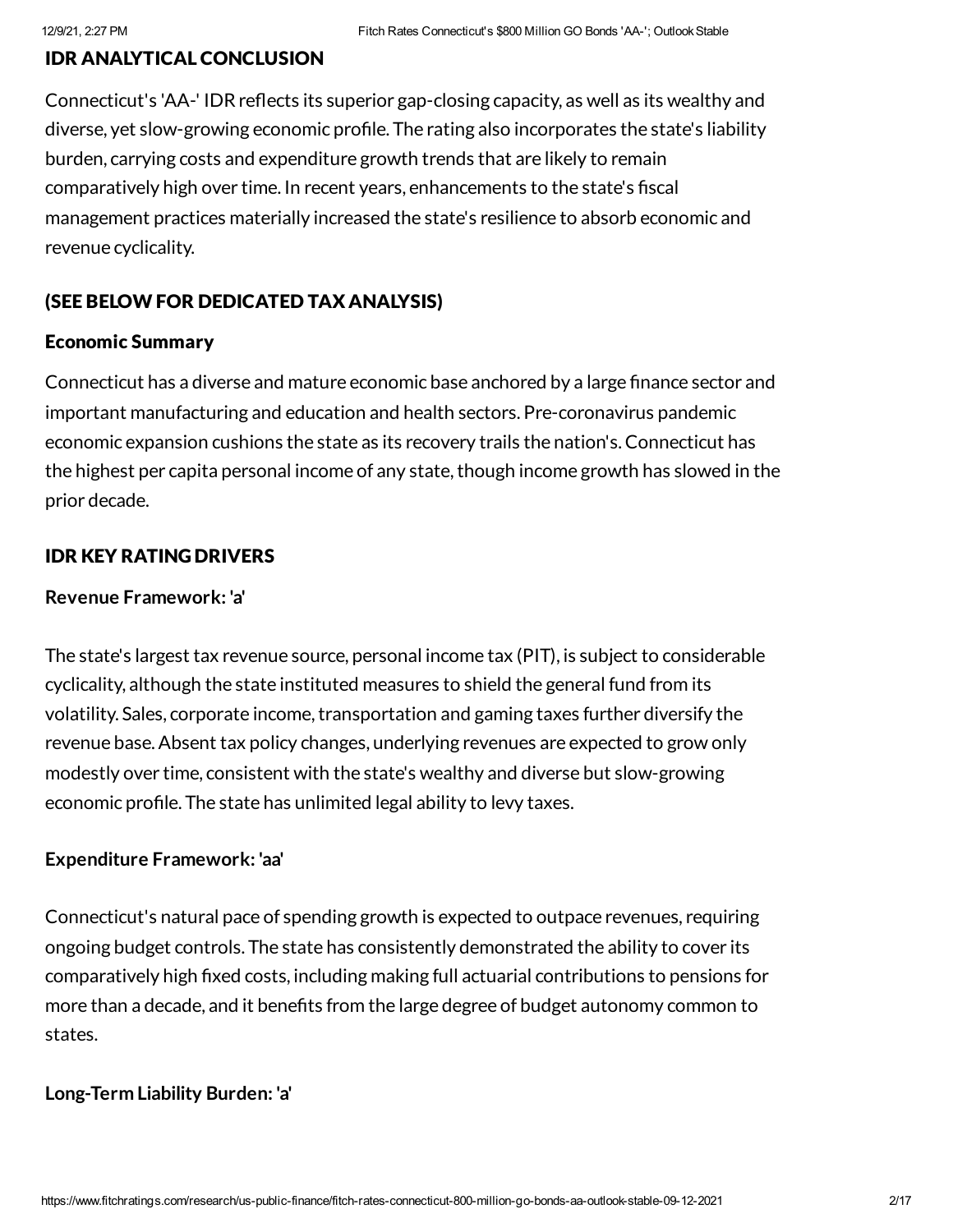The state's long-term liability burden is elevated and among the highest for U.S. states, but still considered moderate relative to personal income. Long-term debt consists primarily of GO and transportation borrowings, with much of GO borrowing undertaken on behalf of local schools. Net pension liabilities are a more significant burden, with the state carrying obligations for state retirees as well as for local school teachers. Other post-employment benefits (OPEB) is also a significant liability, although one the state has been able to modify.

#### **Operating Performance: 'aa'**

Resilience is bolstered by strong mechanisms that are set aside in the budget reserve fund (BRF) volatile revenue collections over specific thresholds and a required excess margin of revenues over budgeted spending, enabling rapid accumulation of balances. Budget management powers and strong fiscal monitoring, including frequent revenue and budget forecasting, allow the state to identify budget under-performance and address emerging gaps.

#### RATING SENSITIVITIES

Factors that could, individually or collectively, lead to positive rating action/upgrade:

--Consistent economic and revenue growth in line with long-term national inflation or stronger over the medium term, raising Fitch's assessment for revenue growth prospects;

--Material and sustained success in gradually lowering its elevated liability burden to less than 10% of personal income, while managing comparatively high fixed cost burden.

Factors that could, individually or collectively, lead to negative rating action/downgrade:

--Erosion of existing budget management practices, including taking actions during the current period of fiscal uncertainty that further elevate the state's liability burden or materially enlarge structural challenges.

#### BEST/WORST CASE RATING SCENARIO

International scale credit ratings of Sovereigns, Public Finance and Infrastructure issuers have a best-case rating upgrade scenario (defined as the 99th percentile of rating transitions, measured in a positive direction) of three notches over a three-year rating horizon; and a worst-case rating downgrade scenario (defined as the 99th percentile of rating transitions, measured in a negative direction) of three notches over three years. The complete span of best- and worst-case scenario credit ratings for all rating categories ranges from 'AAA' to 'D'.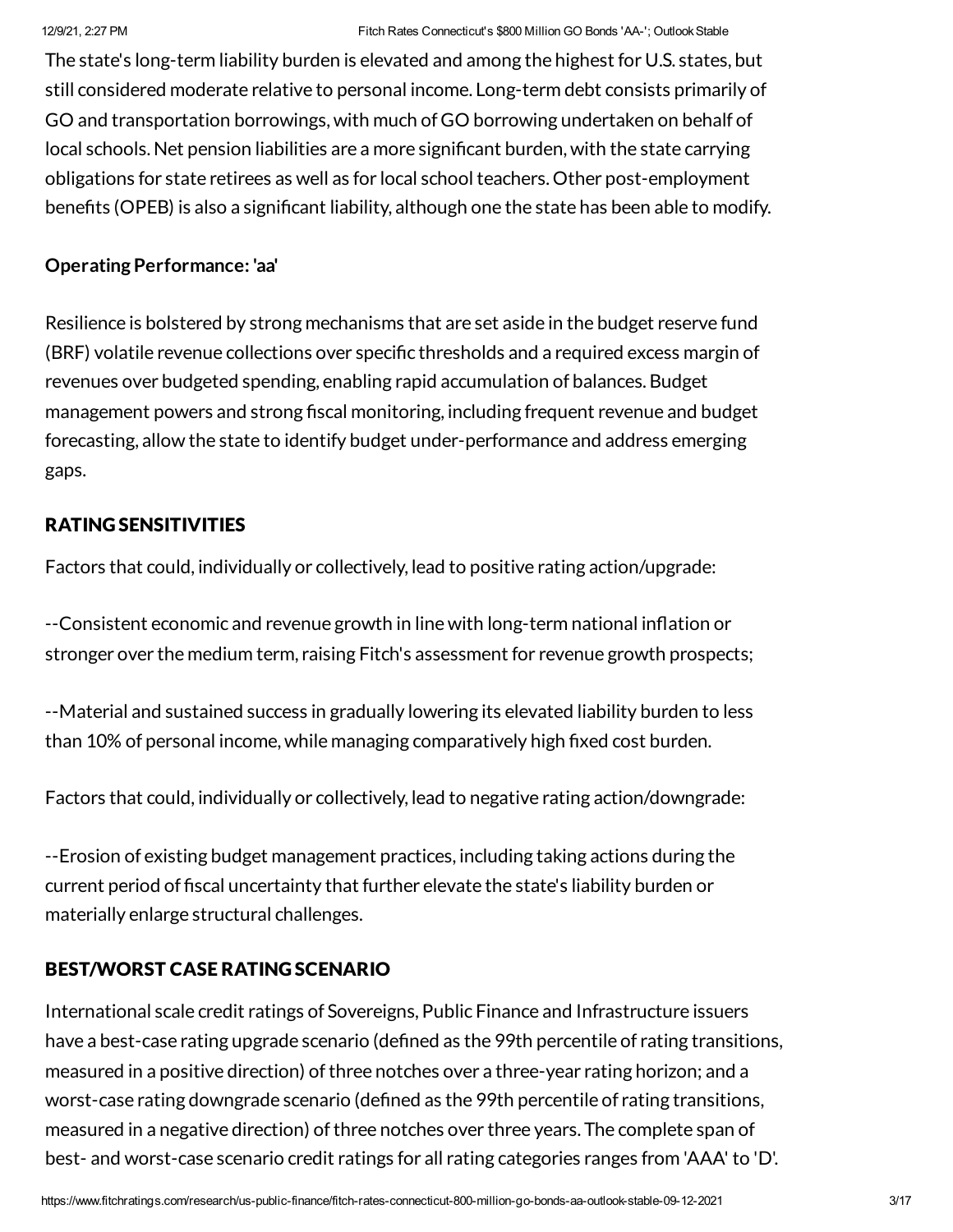Best- and worst-case scenario credit ratings are based on historical performance. For more information about the methodology used to determine sector-specific best- and worst-case scenario credit ratings, visit <https://www.fitchratings.com/site/re/10111579>.

#### CURRENT DEVELOPMENTS

Connecticut Budgetary Update

Strong budgetary performance has lifted the state's financial position.Connecticut's financial performance has also been supported by relatively recent mechanisms that accelerate deposits to the BRF. These include a volatility cap that shifts non-withholding PIT and pass-through entities tax receipts above a threshold to the BRF, and a revenue cap mechanism that requires a revenue cushion in adopted budgets.

The state ended fiscal 2021 with a \$1.7 billion transfer to the BRF surplus, around 8% of fiscal 2021 general fund appropriations.After an initial steep decline at the pandemic's onset, collections almost immediately began to rebound. Thus far, most major tax revenues outpaced forecasts through November 2021. The state currently expects to add \$200 million to the BRF balance in fiscal 2022, net of \$1.6 billion in excess transfers to lower the state's pension liabilities. Higher baseline spending for debt service, pensions and health care, among other needs, are partly offset by extended FMAP support through March 2022, and administrative efficiencies from an anticipated wave of state employee retirements.

Federal Relief Provides Critical Support

Multiple federal stimulus and relief measures since the start of the coronavirus pandemic have boosted economic activity in Connecticut and throughout the country. Federal legislation passed during 2020 alone are estimated by the Committee for a Responsible Federal Budget (CRFB) to have provided over \$30.7 billion to Connecticut governments, residents, businesses, and health care providers and other recipients, the majority in the form of various loan programs such as the Paycheck Protection Program.

The state received \$1.38 billion from theCoronavirus Relief Fund (CRF) provisions included in theCoronavirus Aid, Relief and Economic Security (CARES) Act. Separate provisions supporting schools further reduced potential fiscal demands on the state. The state allocated its CRF funds for a range of pandemic response costs including medical equipment, hospital needs and targeted social services.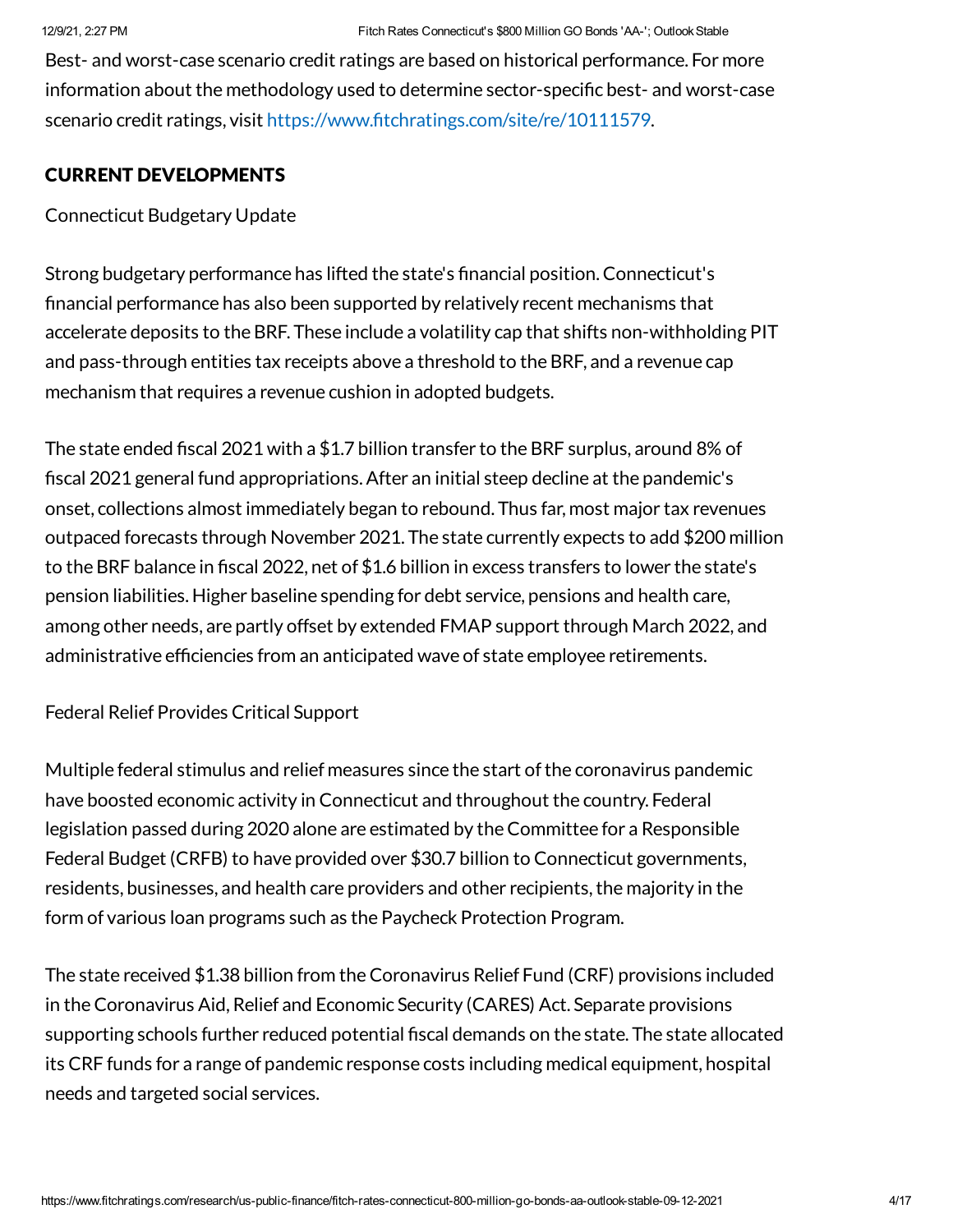Under the \$1.9 trillion American Rescue Plan Act of 2021 (ARPA), Connecticut is receiving \$16.9 billion, including governments. The package is expected to provide \$2.8 billion in direct federal aid to the state itself.While the enacted budget and outyear forecasts incorporate use of federal stimulus aid for operating needs, they also anticipate budget surpluses and sizable one-time spending, thereby lessening the risk of a fiscal cliff as federal aid rolls off.

#### Connecticut Economic Update

Connecticut's economy was affected by the pandemic and related public health measures in early 2020, and recovery has been uneven.While the state's 13% decline in nonfarm payrolls from February through April 2020 was somewhat less than the national decline of 15%, Connecticut's rebound in nonfarm payrolls has lagged the nation's. Through October 2021, 73% of lost state jobs have been recovered compared to the U.S. states' median of 76%.

Connecticut's unemployment rate has nonetheless improved. The monthly unemployment rate for October 2021 was 6.4% versus the 4.6% national rate. Fitch calculates an adjusted unemployment rate to capture the large number oflabor force departures since the pandemic began. Fitch's adjusted unemployment rate forConnecticut was an elevated 11.5% for October, well above Fitch's 6.3% average adjusted rate for U.S. states.

#### ECONOMIC RESOURCE BASE

Connecticut has a diverse and wealthy economic base, anchored by a sophisticated, defenserelated manufacturing sector, important finance and insurance sectors in Fairfield County and Hartford, respectively, health and education institutions, and tourism linked in part to NativeAmerican gaming in the southeast. Population growth in Connecticut, like much of the northeast, has been well below the U.S. average in recent decades. 2020 census data points to a modest, 0.9% uptick since the 2010 census, stronger than recent annual estimates although below neighboring states.

#### IDR CREDIT PROFILE

#### Revenue Framework

Tax revenues for general fund needs are diverse, with PIT, corporate income tax and sales taxes serving as the primary tax sources. PIT receipts are particularly important, but the component derived from non-withholding is volatile, although the volatility cap partially shields the general fund. The separate state transportation fund (STF) receives a range of transportation-related receipts as well as resources from the general fund.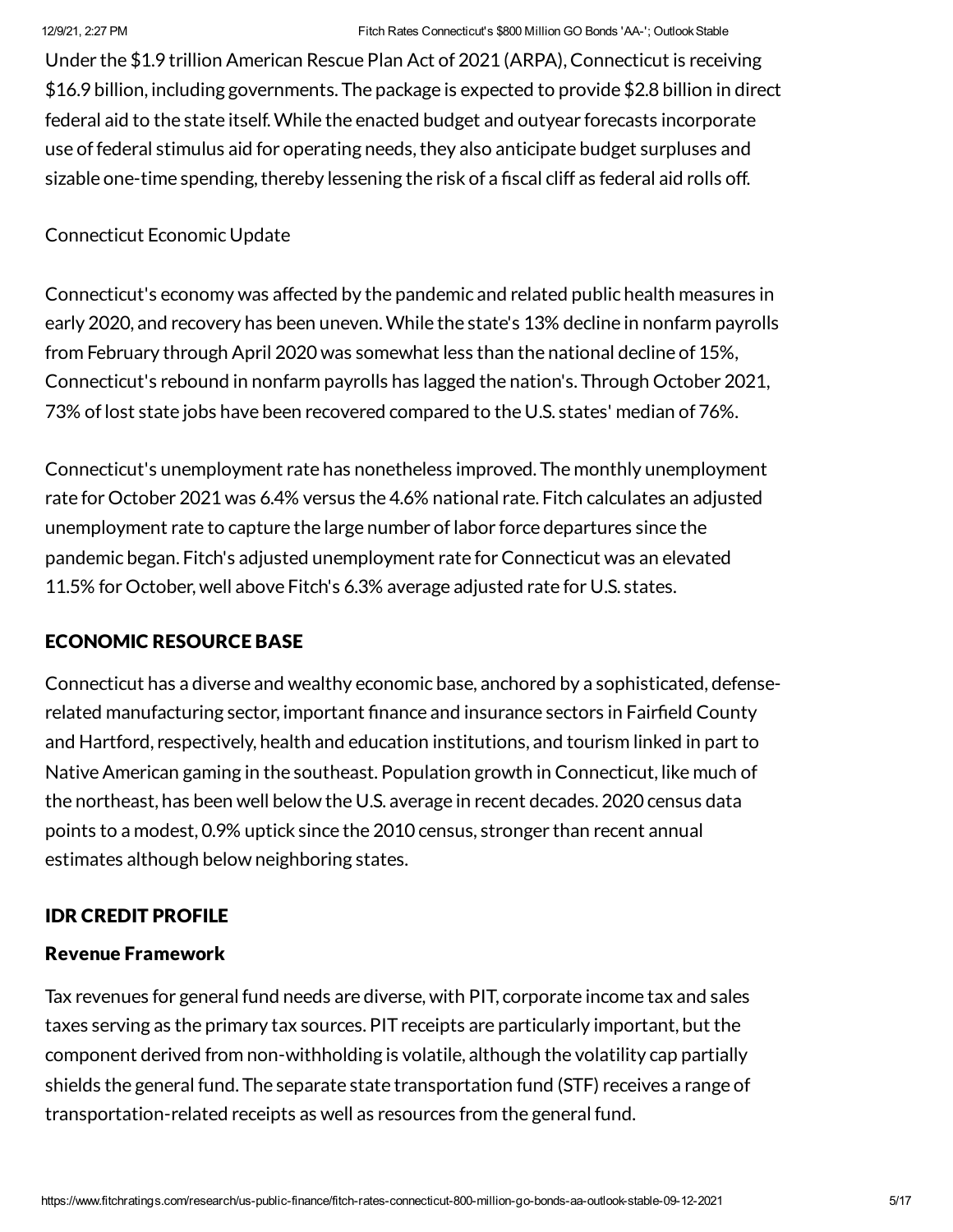Historical growth in revenues, after adjusting for the estimated effect of tax policy changes, has been below the national pace of inflation, due to contractions in the important financial services sector as well as the slow-growing nature of the state's economy.

The state has an unlimited legal ability to raise tax revenues. Tax rate competitiveness is more of a factor in Connecticut than in some other states due to the nature of its taxpayer base, its relatively small size, and its proximity to neighboring states' urban employment centers. Passage of the federal Tax Cut and Jobs Act (TCJA) heightened this concern, as the limit on the deduction for state and local taxes increased residents' effective tax burden. In 2018,the state enacted legislation to mitigate the effects of TCJA on state taxpayers by creating a revenue-neutral tax on pass-through entities, offset by a personal income tax credit.

Transportation revenues, while statutorily dedicated for transportation needs, have been subject in the past to frequent diversion for general operations. To reduce diversions, voters approved a constitutional amendment in November 2018 that restricts moneys collected in the STF to transportation purposes. Despite this, the state has modified the timing of changes in transfers to support the STF, scaling back the deposit of motor vehicle sales taxes to the STF until fiscal 2022.

#### Expenditure Framework

As with many smaller states, Connecticut's scope of spending is very broad, with the state responsible for delivering or funding numerous services routinely handled at the local level in other states. Formula funding for local schools and subsidies for higher education highlight the state's role in education, which extends to carrying teacher pension liabilities and funding school capital. Municipal aid is also significant, although a sales tax revenue-sharing provision passed in 2015 was delayed through fiscal year 2021 and replaced through targeted general fund grants. The adopted fiscal 2022 and 2023 biennium budget partially funds this, but delays full implementation this provision beyond the next biennium.

The state's constitutional cap on expenditure growth, excluding appropriations for certain fixed or federal requirements, limits increases in annual appropriations to the compounded annual growth rate (CAGR) of personal income over the past five calendar years or of the annual growth in the U.S. consumer price index less food and energy, whichever is greater. This cap, in concert with comparatively slow forecast revenue growth, requires particularly active expenditure growth management.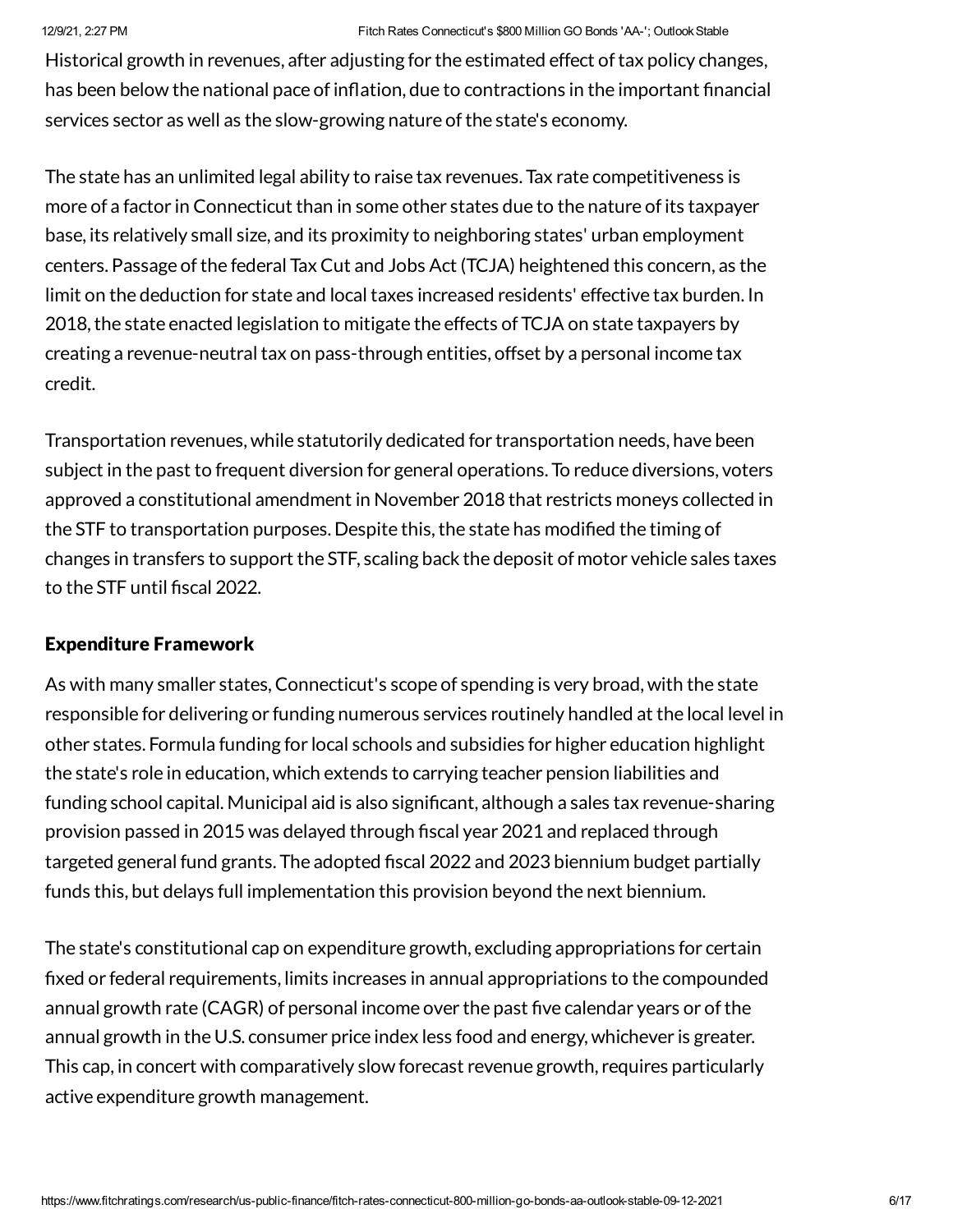#### 12/9/21, 2:27 PM Fitch Rates Connecticut's \$800 Million GO Bonds 'AA-'; OutlookStable

As with most states, carrying costs for liabilities and Medicaid spending will be key drivers of overall spending growth, that in the absence of policy actions is expected to be in line with to marginally above expected revenue growth. The fiscal challenge of Medicaid is common to all U.S. states and the nature of the program as well as federal government rules limit the states' options in managing the pace of spending growth.

Federal action to revise Medicaid's fundamental programmatic and financial structure does not appear to be a near-term priority of the current federal administration or Congressional leadership.As with all federal initiatives, Medicaid remains subject to regulatory changes that could affect various aspects of the program.

The state retains solid ability to cut spending despite successive budgetary adjustments during recent biennia, though high carrying costs do constrain policy options. Statute requires swift response in the event of forecast underperformance, either through rescissions, allotment cuts, or with legislative concurrence, depending on the size of the projected deficit. Fitch believes agreements with its collective bargaining units, particularly with the state employee bargaining agent coalition (SEBAC), have successfully lowered expenditure growth rates. SEBAC's current contract extended the agreement on pension and health care benefits from fiscal years 2022 to 2027 and provided layoff protection through June 30, 2021 for existing employees.

The state has relatively high carrying costs for debt service, actuarial pension contributions, and other post-employment benefits (OPEB), totaling 21.9% of governmental expenditures in fiscal 2020, well above the level for most states.

Prior to the pandemic, the state achieved annual savings in pension contributions beginning in fiscal 2020 through revisions to the SEBAC agreement which re-amortizes a portion ofthe outstanding unfunded pension liability for the state employee retirement system (SERS) and through reforms to teachers' retirement system (TRS) that also extend the amortization period (discussed in greater detail below). Pension changes also included phasing in a level dollar amortization method, a more conservative approach than the level percentage of payroll method in place previously in Connecticut and commonly used by most major state plans.Carrying costs include the state's commitment to match the 3% employee contribution to the state's OPEB trust fund, while benefits continue to be paid on a pay-go basis, supporting rapid accumulation of fiduciary assets.

#### Long-Term Liability Burden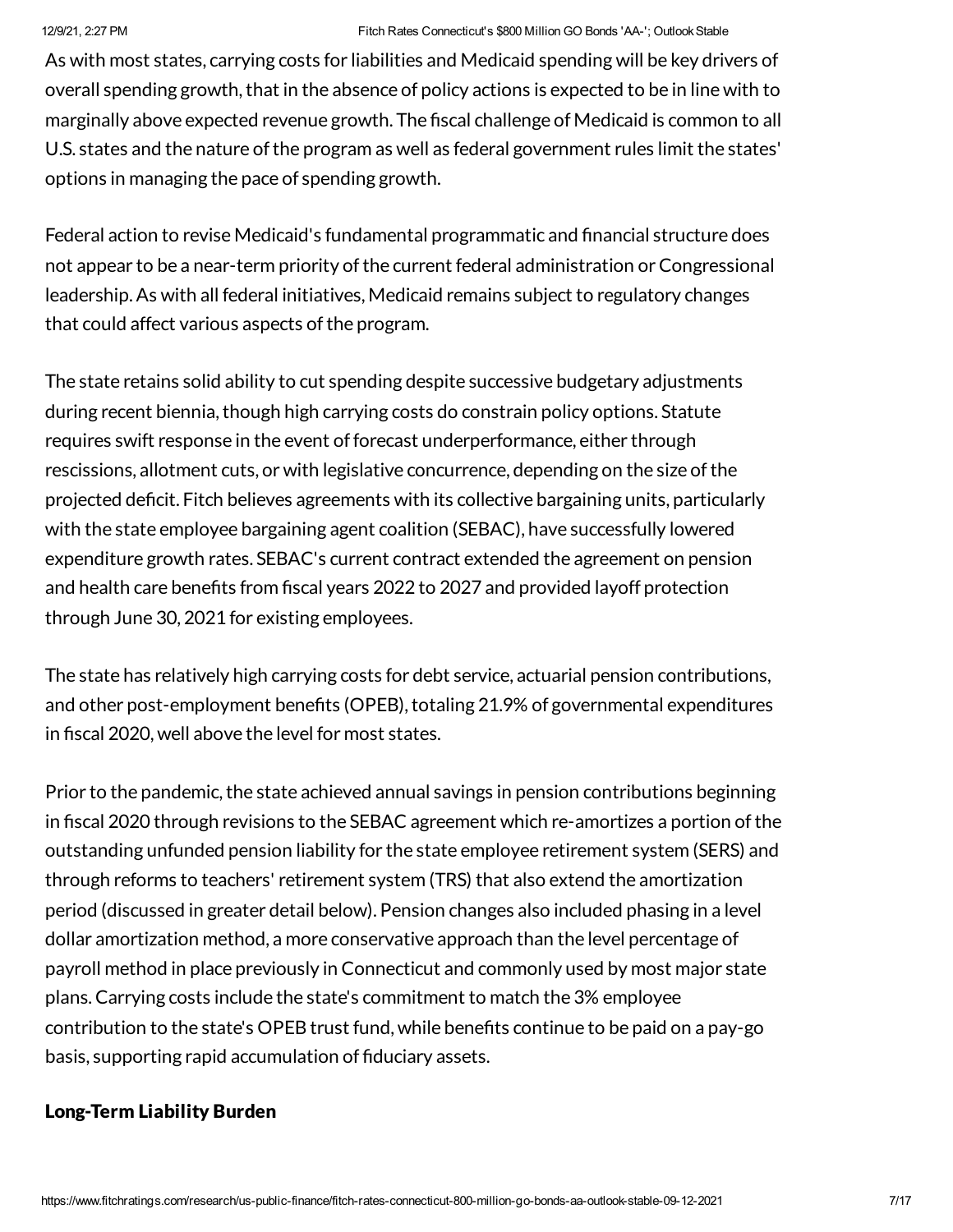Connecticut's long-term liability burden for debt and net pension liabilities adjusted to Fitch's standard 6.0% return assumption is amongst the highest for a U.S. state at 26.5% of personal income as of Fitch's 2021 State Pension Update report, a burden which Fitch views as elevated. Based on more recent data, Fitch estimates long-term debt at \$27 billion, or 9.6% of personal income.

Two-thirds of outstanding direct debt is GO, including a large share issued for local school capital needs. GO borrowing includes \$2.4 billion in pension bonds (POBs) issued in 2008 to improve the funded ratio of the TRS and \$431 million of remaining GO bonds issued by Hartford as part of the contract assistance agreement between the state and the city. Under a bond cap in place since fiscal 2018, annual new debt issuance is limited to \$1.9 billion per year, which rises with inflation; the bond cap excludes UCONN and Connecticut State Colleges and University 2020 higher education borrowing, as well as borrowing for refunding purposes.

Both of the state's two major pension systems have relatively low funded ratios driven by past weak contribution practices. The state has implemented changes in recent years that position them better to make funding progress going forward, assuming plan assumptions are met. Both plans have received nearly full actuarial contributions for over a decade, the TRS under a covenant linked to the GO pension bonds.As part ofthe 2020-2021 biennial budget, the state re-amortized the TRS unfunded liability, lowering the actuarially determined contribution (ADC) by \$183 million and \$188 million during the biennium and by similar amounts going forward. In conjunction with the TRS re-amortization,the investment return assumption was lowered to 6.9% from 8.0%, below the level of most major plans.

The 2019 budget act also extended SERS' amortization period to 27.9 years from 22.8 years. The extension follows multiple other revisions for SERS which extended the state's closed amortization period, lowered the return assumption to 6.9%, revised benefits, increased employee pension contributions for all existing members, revised theCOLA formula and timing for post-2022 retirees, and created a new hybrid defined benefit/defined contribution tier for all new employees.

The state's net OPEB liability as reported in the fiscal 2021 state audit (based on a June 30, 2019 measurement date) totals \$23.3 billion (8.3% of personal income). This is up notably from \$19.9 billion in fiscal 2019, reflecting changes to collective bargaining agreements and healthcare benefit assumptions. The state is pursuing a range of policy changes to lower this liability. The OPEB trust was valued at \$1.3 billion as of June 30, 2021.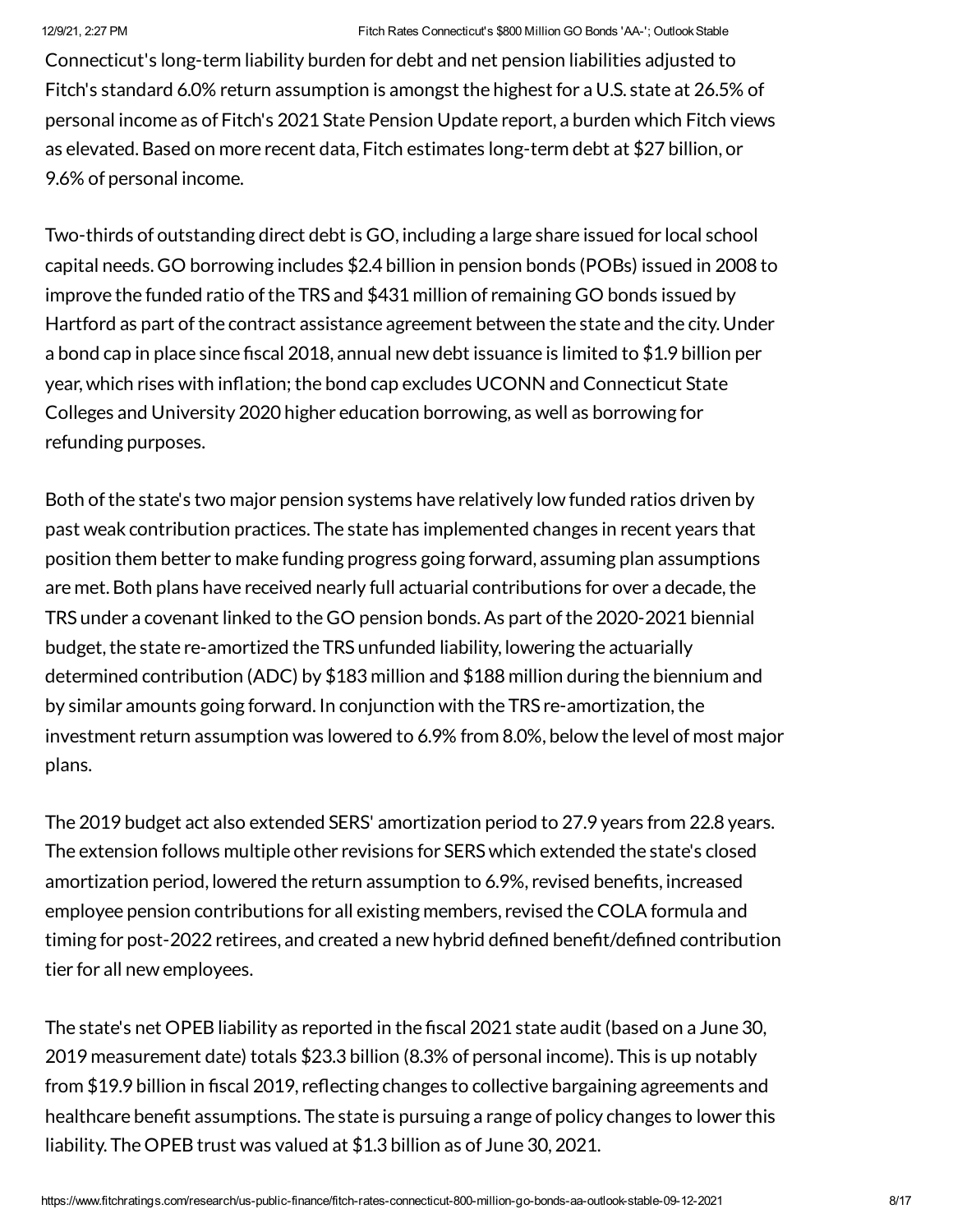#### Operating Performance

Connecticut's financial resilience is built on very strong powers to address budgetary weakness, including administrative and legislative actions to reduce spending, a willingness to raise revenues, and more recently through mechanisms that strengthen reserve funding and buffer the impact of revenue volatility on the general fund. Budget performance is carefully managed, including through consensus forecasting, monthly revenue monitoring, and disciplined mechanisms to respond to identified budgetary weakness.

Budgetary challenges have been historically driven by economic and revenue underperformance in the context of fixed costs that consume a large share of budgetary resources.Comparatively weak economic and revenue performance during much ofthe long economic expansion of the last decade had limited the state's ability to swiftly rebuild its BRF balance, leaving expenditure cuts and revenue increases as the state's primary sources of financial resilience. This situation changed beginning in the fiscal 2018-2019 biennium, when new volatility cap and revenue cap mechanisms enabled it to move excess revenues into the BRF.

The volatility cap directs non-withholding revenue (estimates and final component of the PIT and a pass-through entity tax) above the cap to the BRF, partly shielding the general fund from volatility. The volatility cap threshold is adjusted annually by a formula of compound annual growth in personal income over the prior five-year period, gradually increasing the threshold for BRF deposits. The threshold amount may also be modified by a three-fifths majority of the General Assembly in response to changes in state or federal tax law or significant adjustments to economic growth or tax collections.

A separate revenue cap limits budgeted appropriations to a level below budgeted revenue, creating an additional budgetary buffer; the excess is also directed to the BRF. The cap on appropriations relative to revenues is being phased in to 98% by 2026, and stands at 99% and 98.75% in fiscal 2022 and 2023, respectively.

If the BRF reaches a balance of 15% of the next year's projected net general fund appropriations, no additional deposits are required and the excess is redirected to reducing state liabilities. The BRF may be drawn upon to cure a prior fiscal year deficit or if estimated general fund revenues decline by 1% or more from the forecast used to enact the budget. Future legislation can also assign surplus balances to other uses.

The BRF grew from \$213 million in fiscal 2017 (1.1% of net general fund appropriations) to \$2.5 billion in fiscal 2019 (13.0% of net general fund appropriations), and to almost \$3.1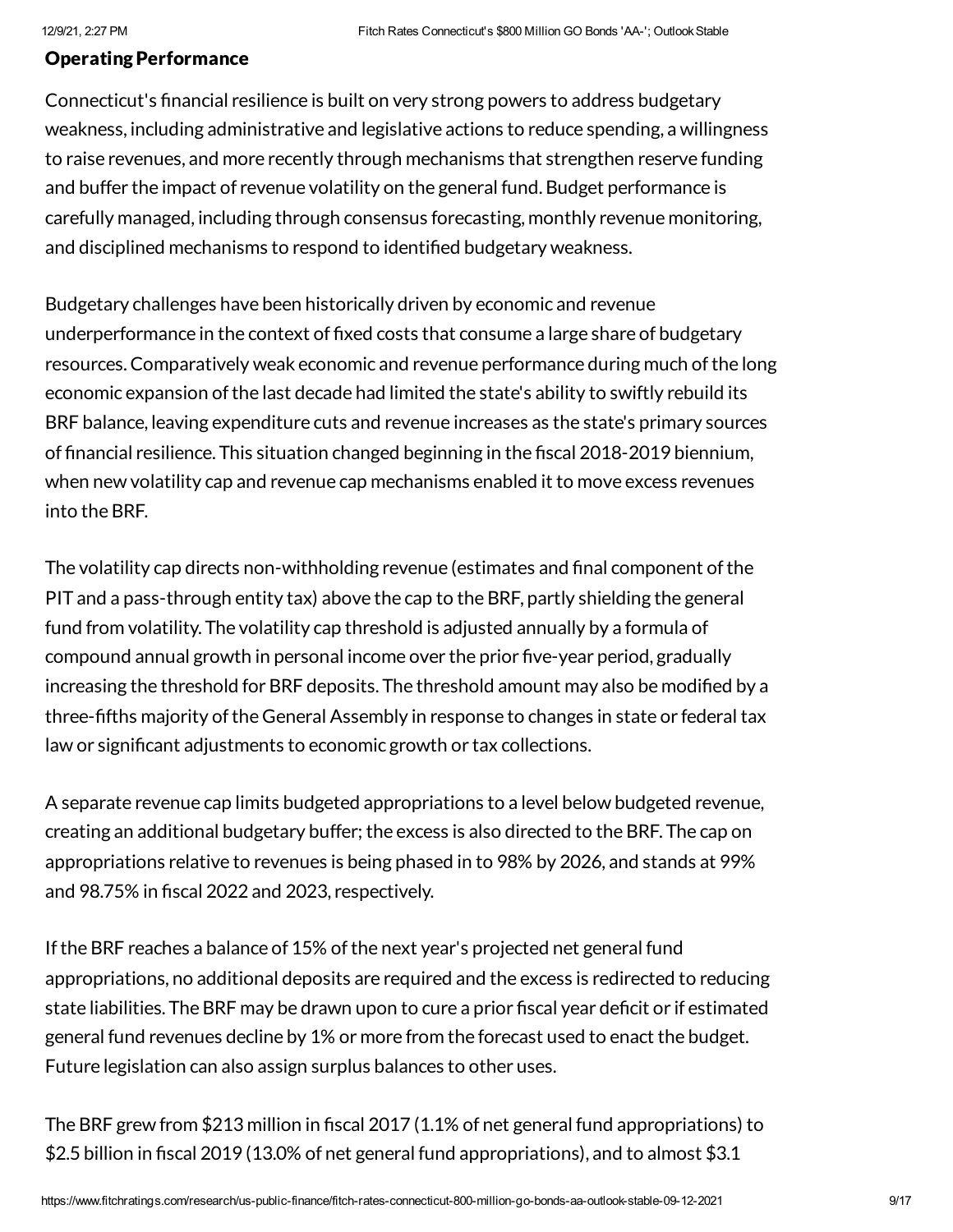billion in fiscal 2020 (15.3% of net general fund appropriations, above the 15.0% statutory maximum). This triggered a \$62 million deposit to reduce pension liabilities, which the treasurer deposited to SERS in excess of the ADC. The state is expecting the BRF to stand at nearly \$5 billion at the end of fiscal 2022, net of \$969 million in deposits from the volatility cap, \$895 million in projected surplus, and \$1.6 billion in transfers to SERS/TRS to reduce pension liabilities.

Fitch Analytical Stress Test

The Fitch Analytical Stress Test (FAST) scenario analysis tool relates historical tax revenue volatility to GDP to support the assessment of operating performance under Fitch's criteria. FAST is not a forecast, but represents Fitch's estimate of possible revenue behavior in a downturn based on historical revenue performance.Actual revenue declines will vary from FAST results, which provide a relative sense of the risk exposure of a particular state compared to other states.

Despite its comparatively higher exposure to revenue declines shown by FAST, Connecticut has very strong financial resilience that would enable it to manage through fiscal stress, in particular the BRF replenishment mechanism that enhances its fiscal cushion in the event of revenue volatility.

Despite the challenges posed by its slow recovery from the Great Recession, the state's budget management had improved in the biennia prior to the pandemic, with a greater reliance on structural solutions and the stronger reserve funding mechanisms noted above. Full actuarial pension contributions had been in place for more than a decade.

Other budgetary management improvements included establishing mechanisms to bolster balances in the BRF, protect the general fund from PIT cyclicality, and moderate annual growth in expenditures and debt issuance through statute in addition to bond covenants that impose limitations through June 30, 2023.

#### Related Ratings

In conjunction with the affirmation of the state's IDR, Fitch has affirmed the ratings on bonds that are notched off of the IDR based on various appropriation structures:

--University ofConnecticut state debt service commitment bonds, subject to annual appropriation, at 'A+';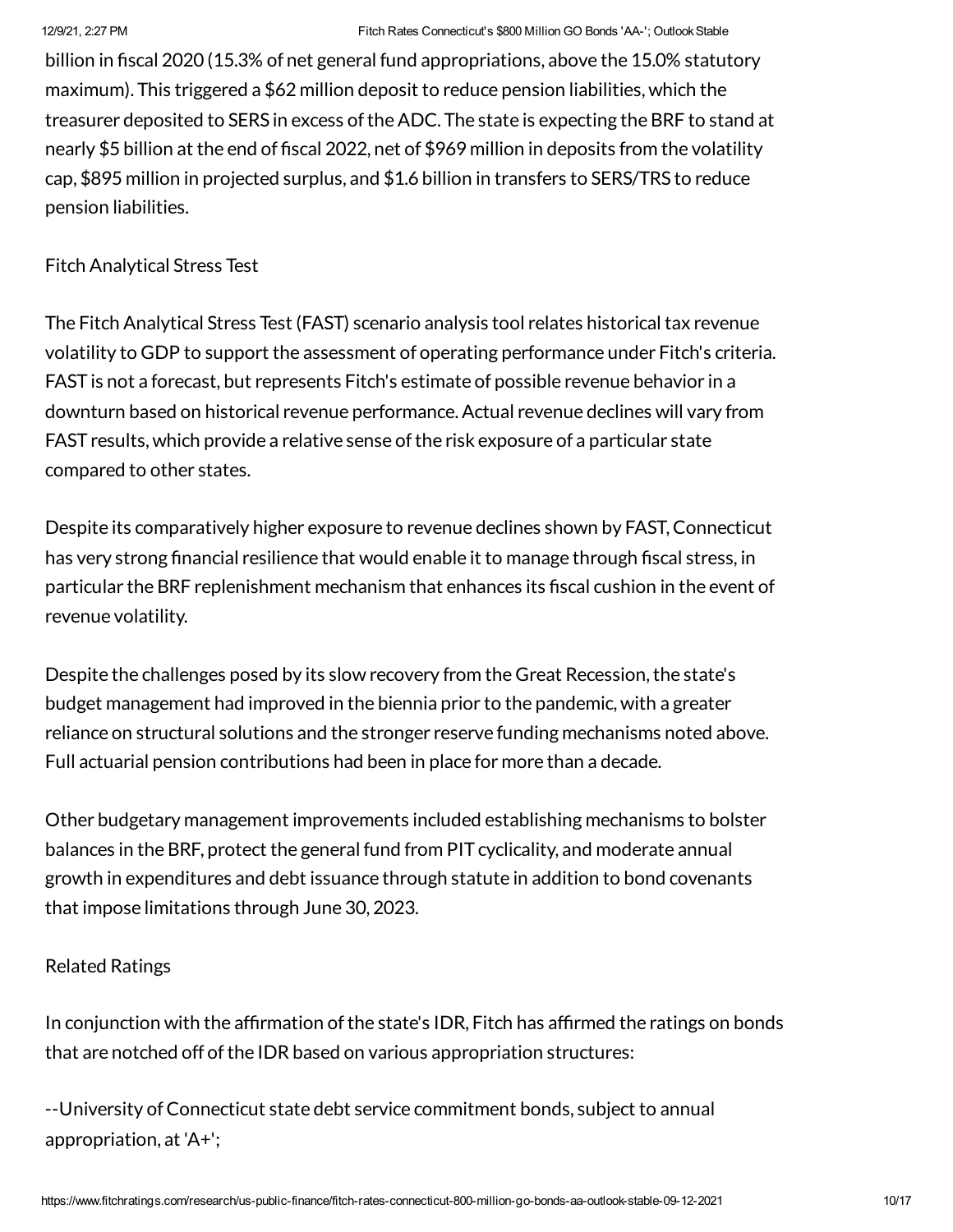--Connecticut Higher Education Supplemental Loan Authority state supported revenue bonds at 'A+';

--Capital Region Development Authority (formerly known as theCapital City Economic Development Authority) appropriation-backed parking and energy fee revenue bonds, 2004 series B and series 2018 refunding bonds at 'A+';

--Connecticut Development Authority general fund obligation bonds series 2004A at 'A+';

--Connecticut Innovations general fund obligation bonds series 2014A at 'A+'.

The Outlook is Stable.

In addition to the sources of information identified in Fitch's applicable criteria specified below, this action was informed by information from Lumesis.

#### REFERENCES FOR SUBSTANTIALLY MATERIAL SOURCE CITED AS KEY DRIVER OF RATING

The principal sources of information used in the analysis are described in the Applicable Criteria.

#### ESG CONSIDERATIONS

Unless otherwise disclosed in this section, the highest level of ESG credit relevance is a score of'3'. This means ESG issues are credit-neutral or have only a minimal credit impact on the entity, either due to their nature or the way in which they are being managed by the entity. For more information on Fitch's ESG Relevance Scores, visit [www.fitchratings.com/esg.](http://www.fitchratings.com/esg)

| ENTITY / DEBT $\div$                                  | RATING $\div$      |                          | <b>PRIOR <math>\div</math></b> |
|-------------------------------------------------------|--------------------|--------------------------|--------------------------------|
| Connecticut, State of<br>(CT) [General<br>Government] | LT IDR<br>Affirmed | AA-Rating Outlook Stable | AA-Rating<br>Outlook<br>Stable |

#### RATING ACTIONS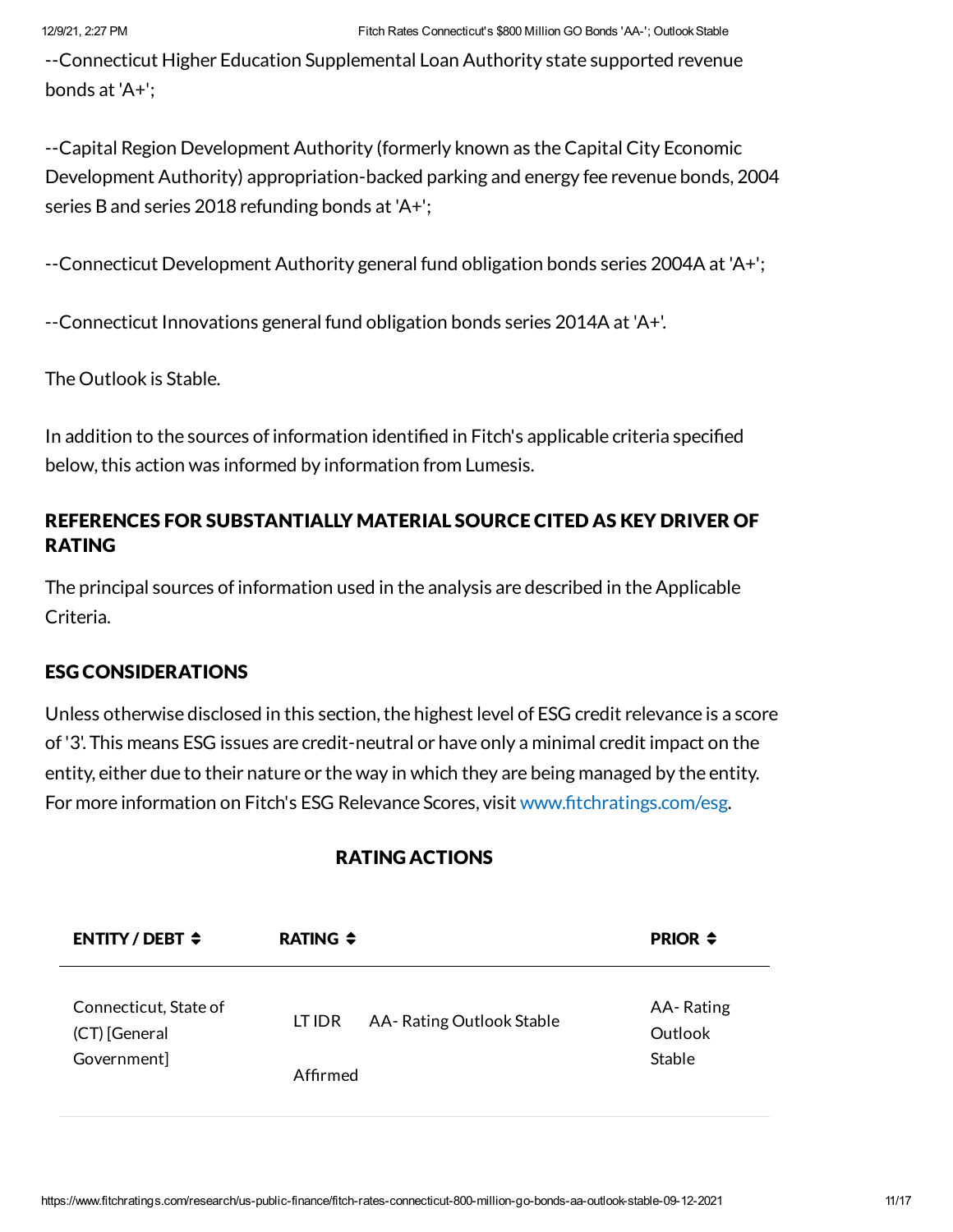| Connecticut, State of<br>(CT) /General<br>Obligation -<br>Unlimited Tax/1 LT | LT  | AA-Rating Outlook Stable | Affirmed | AA-Rating<br><b>Outlook</b><br>Stable |
|------------------------------------------------------------------------------|-----|--------------------------|----------|---------------------------------------|
| Connecticut, State of<br>(CT) /Special Capital<br>Reserve Fund/1 LT          | LT  | A+ Rating Outlook Stable | Affirmed | A+ Rating<br>Outlook<br>Stable        |
| Connecticut, State of<br>(CT)/State<br>Appropriation/1 LT                    | LT  | A+ Rating Outlook Stable | Affirmed | A+ Rating<br>Outlook<br>Stable        |
| Connecticut, State of<br>(CT)/State<br>Contract/1LT                          | LT. | A+ Rating Outlook Stable | Affirmed | A+ Rating<br>Outlook<br>Stable        |
| Connecticut, State of<br>(CT)/UConn State<br>Debt Service<br>Commitment/1LT  | LT  | A+ Rating Outlook Stable | Affirmed | A+ Rating<br>Outlook<br>Stable        |

#### VIEW ADDITIONALRATING DETAILS

#### FITCH RATINGS ANALYSTS

#### **Bryan Quevedo**

**Director** Primary Rating Analyst +1 415 732 7576 bryan.quevedo@fitchratings.com Fitch Ratings, Inc. One Post Street, Suite 900 San Francisco,CA 94104

### **Karen Krop**

Senior Director Secondary Rating Analyst +1 212 908 0661 karen.krop@fitchratings.com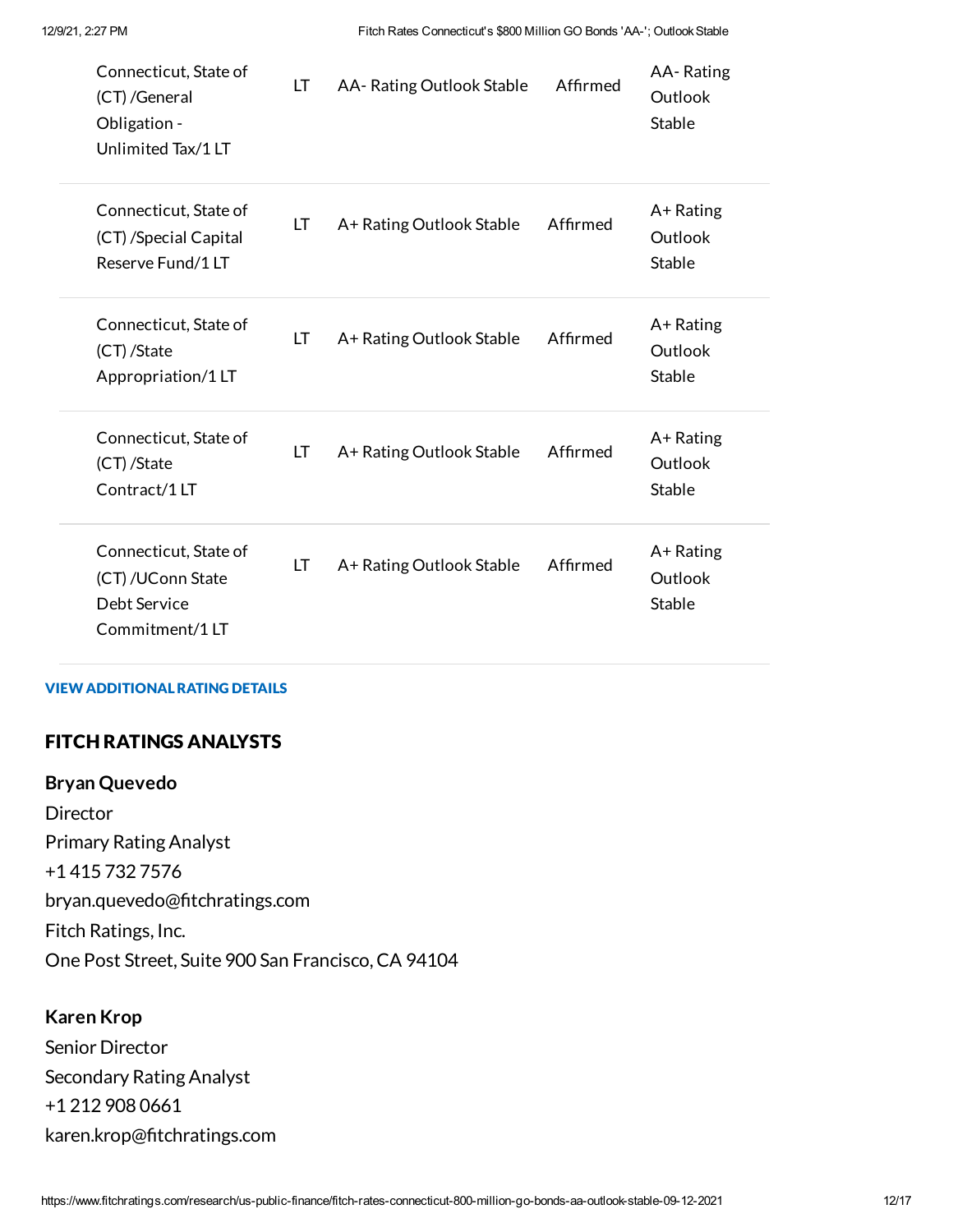**Karen Ribble** Senior Director CommitteeChairperson +1 415 732 5611 karen.ribble@fitchratings.com

#### MEDIA CONTACTS

**Elizabeth Fogerty** New York +1 212 908 0526 elizabeth.fogerty@thefitchgroup.com

Additional information is available on [www.fitchratings.com](http://www.fitchratings.com/)

#### PARTICIPATION STATUS

The rated entity (and/or its agents) or, in the case of structured finance, one or more of the transaction parties participated in the rating process except that the following issuer(s), if any, did not participate in the rating process, or provide additional information, beyond the issuer's available public disclosure.

#### APPLICABLE CRITERIA

U.S. Public Finance [Tax-Supported](https://www.fitchratings.com/research/us-public-finance/us-public-finance-tax-supported-rating-criteria-04-05-2021) Rating Criteria (pub. 04 May 2021) (including rating assumption sensitivity)

#### APPLICABLE MODELS

Numbers in parentheses accompanying applicable model(s) contain hyperlinks to criteria providing description of model(s).

FAST EconometricAPI - Fitch Analytical Stress Test Model, v3.0.0 ([1\)](https://www.fitchratings.com/research/us-public-finance/us-public-finance-tax-supported-rating-criteria-04-05-2021)

#### ADDITIONAL DISCLOSURES

[Dodd-Frank](https://www.fitchratings.com/research/us-public-finance/fitch-rates-connecticut-800-million-go-bonds-aa-outlook-stable-09-12-2021/dodd-frank-disclosure) Rating Information Disclosure Form

Solicitation Status

[Endorsement](#page-15-0) Policy

#### ENDORSEMENT STATUS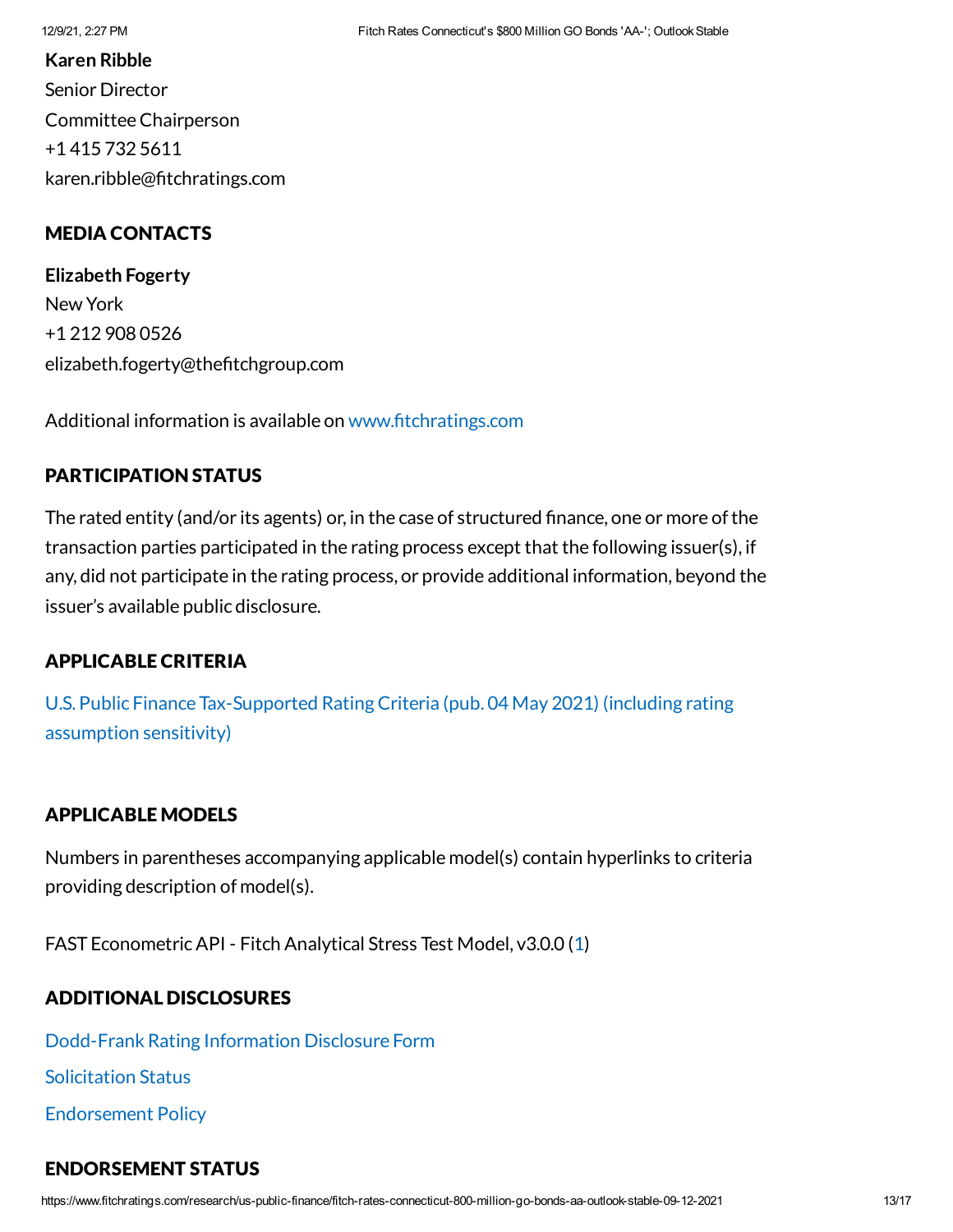Connecticut, State of (CT) EU Endorsed, UK Endorsed

### DISCLAIMER

ALL FITCH CREDIT RATINGS ARE SUBJECT TO CERTAIN LIMITATIONS AND DISCLAIMERS. PLEASE READ THESE LIMITATIONSAND DISCLAIMERSBY FOLLOWING THIS LINK: [HTTPS://WWW.FITCHRATINGS.COM/UNDERSTANDINGCREDITRATINGS.](https://www.fitchratings.com/UNDERSTANDINGCREDITRATINGS) IN ADDITION, THE FOLLOWING [HTTPS://WWW.FITCHRATINGS.COM/RATING-](https://www.fitchratings.com/rating-definitions-document)DEFINITIONS-DOCUMENT DETAILS FITCH'SRATING DEFINITIONS FOR EACH RATING SCALE AND RATING CATEGORIES, INCLUDING DEFINITIONS RELATING TO DEFAULT. PUBLISHED RATINGS,CRITERIA,AND METHODOLOGIESAREAVAILABLE FROM THIS SITEATALL TIMES. FITCH'SCODE OF CONDUCT,CONFIDENTIALITY,CONFLICTSOF INTEREST,AFFILIATE FIREWALL,COMPLIANCE,AND OTHER RELEVANT POLICIESAND PROCEDURESAREALSO AVAILABLE FROM THECODE OF CONDUCT SECTION OF THIS SITE. DIRECTORSAND SHAREHOLDERSRELEVANT INTERESTSAREAVAILABLEAT [HTTPS://WWW.FITCHRATINGS.COM/SITE/REGULATORY](https://www.fitchratings.com/site/regulatory). FITCH MAY HAVE PROVIDED ANOTHER PERMISSIBLE SERVICE ORANCILLARY SERVICE TO THE RATED ENTITY OR ITSRELATED THIRD PARTIES. DETAILSOF PERMISSIBLE SERVICE(S) FORWHICH THE LEAD ANALYST ISBASED IN AN ESMA- OR FCA-REGISTERED FITCH RATINGS COMPANY (OR BRANCH OF SUCH A COMPANY) ORANCILLARY SERVICE(S) CAN BE FOUND ON THE ENTITY SUMMARY PAGE FOR THIS ISSUER ON THE FITCH RATINGS WEBSITE.

#### READ LESS

#### COPYRIGHT

Copyright © 2021 by Fitch Ratings, Inc., Fitch Ratings Ltd. and its subsidiaries. 33 Whitehall Street, NY, NY 10004. Telephone: 1-800-753-4824, (212) 908-0500. Fax: (212) 480-4435. Reproduction or retransmission in whole or in part is prohibited except by permission.All rights reserved. In issuing and maintaining its ratings and in making other reports (including forecast information), Fitch relies on factual information it receives from issuers and underwriters and from other sources Fitch believes to be credible. Fitch conducts a reasonable investigation of the factual information relied upon by it in accordance with its ratings methodology, and obtains reasonable verification ofthat information from independent sources, to the extent such sources are available for a given security or in a given jurisdiction. The manner of Fitch's factual investigation and the scope ofthe thirdparty verification it obtains will vary depending on the nature ofthe rated security and its issuer, the requirements and practices in the jurisdiction in which the rated security is offered and sold and/or the issuer is located, the availability and nature of relevant public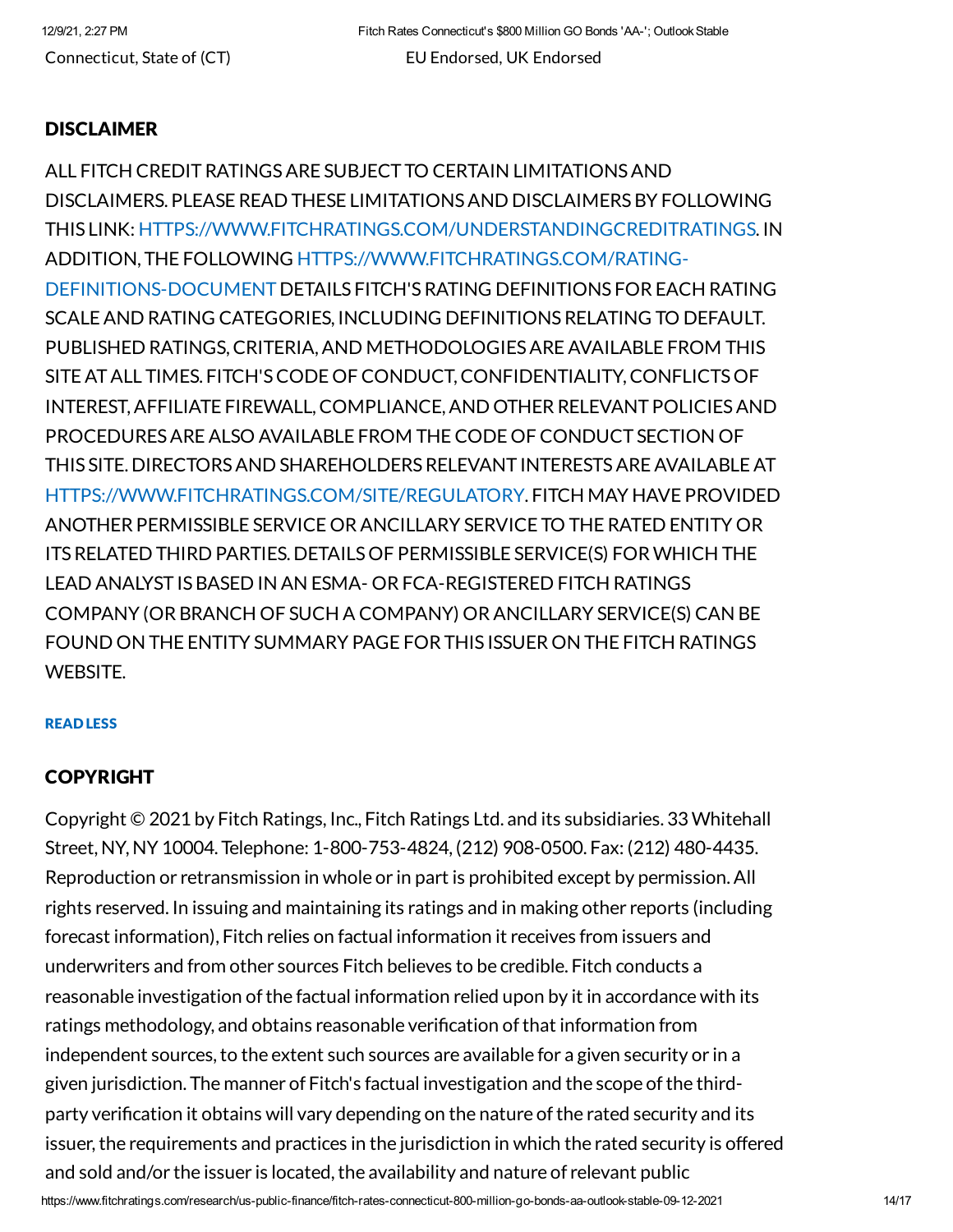information, access to the management of the issuer and its advisers, the availability of preexisting third-party verifications such as audit reports, agreed-upon procedures letters, appraisals, actuarial reports, engineering reports, legal opinions and other reports provided by third parties, the availability of independent and competent third- party verification sources with respect to the particular security or in the particular jurisdiction of the issuer, and a variety of other factors. Users of Fitch's ratings and reports should understand that neither an enhanced factual investigation nor any third-party verification can ensure that all ofthe information Fitch relies on in connection with a rating or a report will be accurate and complete. Ultimately, the issuer and its advisers are responsible for the accuracy of the information they provide to Fitch and to the market in offering documents and other reports. In issuing its ratings and its reports, Fitch must rely on the work of experts, including independent auditors with respect to financial statements and attorneys with respect to legal and tax matters. Further, ratings and forecasts of financial and other information are inherently forward-looking and embody assumptions and predictions about future events that by their nature cannot be verified as facts.As a result, despite any verification of current facts, ratings and forecasts can be affected by future events or conditions that were not anticipated at the time a rating or forecast was issued or affirmed.

The information in this report is provided "as is" without any representation or warranty of any kind, and Fitch does not represent or warrant that the report or any of its contents will meet any of the requirements of a recipient of the report. A Fitch rating is an opinion as to the creditworthiness of a security. This opinion and reports made by Fitch are based on established criteria and methodologies that Fitch is continuously evaluating and updating. Therefore, ratings and reports are the collective work product of Fitch and no individual, or group of individuals, is solely responsible for a rating or a report. The rating does not address the risk of loss due to risks other than credit risk, unless such risk is specifically mentioned. Fitch is not engaged in the offer or sale of any security.All Fitch reports have shared authorship. Individuals identified in a Fitch report were involved in, but are not solely responsible for, the opinions stated therein. The individuals are named for contact purposes only.A report providing a Fitch rating is neither a prospectus nor a substitute for the information assembled, verified and presented to investors by the issuer and its agents in connection with the sale of the securities. Ratings may be changed or withdrawn at any time for any reason in the sole discretion of Fitch. Fitch does not provide investment advice of any sort. Ratings are not a recommendation to buy, sell, or hold any security. Ratings do not comment on the adequacy of market price, the suitability of any security for a particular investor, or the tax-exempt nature or taxability of payments made in respect to any security. Fitch receives fees from issuers, insurers, guarantors, other obligors, and underwriters for rating securities. Such fees generally vary from US\$1,000 to US\$750,000 (or the applicable currency equivalent) per issue. In certain cases, Fitch will rate all or a number of issues issued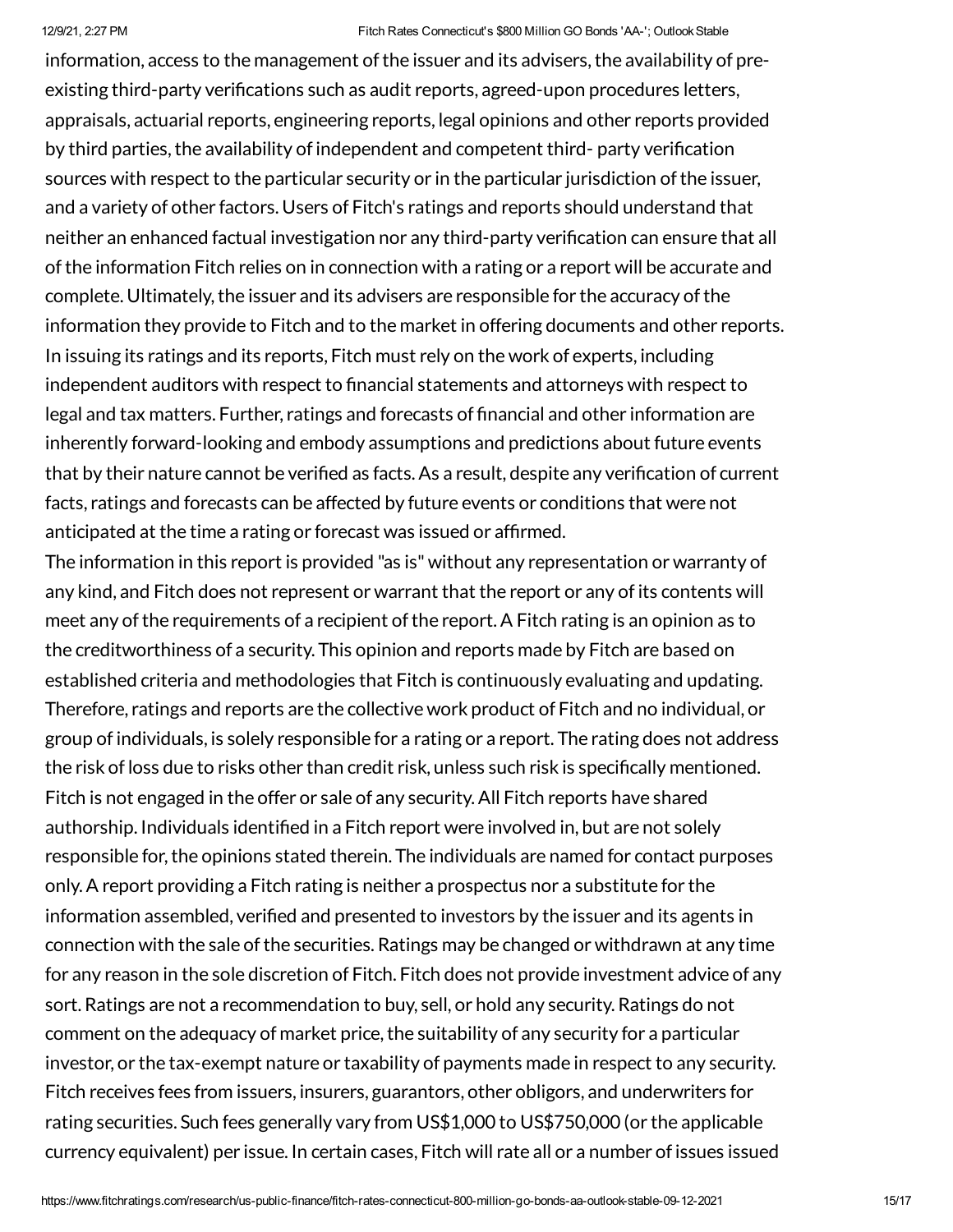by a particular issuer, or insured or guaranteed by a particular insurer or guarantor,for a single annual fee. Such fees are expected to vary from US\$10,000 to US\$1,500,000 (or the applicable currency equivalent). The assignment, publication, or dissemination of a rating by Fitch shall not constitute a consent by Fitch to use its name as an expert in connection with any registration statement filed under the United States securities laws, the Financial Services and Markets Act of 2000 of the United Kingdom, or the securities laws of any particular jurisdiction. Due to the relative efficiency of electronic publishing and distribution, Fitch research may be available to electronic subscribers up to three days earlier than to print subscribers.

For Australia, New Zealand, Taiwan and South Korea only: Fitch Australia Pty Ltd holds an Australian financial services license (AFS license no. 337123) which authorizes it to provide credit ratings to wholesale clients only.Credit ratings information published by Fitch is not intended to be used by persons who are retail clients within the meaning of the Corporations Act 2001

Fitch Ratings, Inc. is registered with the U.S. Securities and Exchange Commission as a Nationally Recognized Statistical Rating Organization (the "NRSRO").While certain ofthe NRSRO's credit rating subsidiaries are listed on Item 3 of Form NRSRO and as such are authorized to issue credit ratings on behalf of the NRSRO (see [https://www.fitchratings.com/site/regulatory\)](https://www.fitchratings.com/site/regulatory), other credit rating subsidiaries are not listed on Form NRSRO (the "non-NRSROs") and therefore credit ratings issued by those subsidiaries are not issued on behalf of the NRSRO. However, non-NRSRO personnel may participate in determining credit ratings issued by or on behalf ofthe NRSRO.

#### READ LESS

#### SOLICITATION STATUS

The ratings above were solicited and assigned or maintained by Fitch at the request of the rated entity/issuer or a related third party.Any exceptions follow below.

#### <span id="page-15-0"></span>ENDORSEMENT POLICY

Fitch's international credit ratings produced outside the EU or the UK, as the case may be, are endorsed for use by regulated entities within the EU or the UK, respectively,for regulatory purposes, pursuant to the terms of the EU CRA Regulation or the UK Credit Rating Agencies (Amendment etc.) (EU Exit) Regulations 2019, as the case may be. Fitch's approach to endorsement in the EU and the UK can be found on Fitch's [Regulatory](https://www.fitchratings.com/regulatory) Affairs page on Fitch's website. The endorsement status ofinternational credit ratings is provided within the entity summary page for each rated entity and in the transaction detail pages for